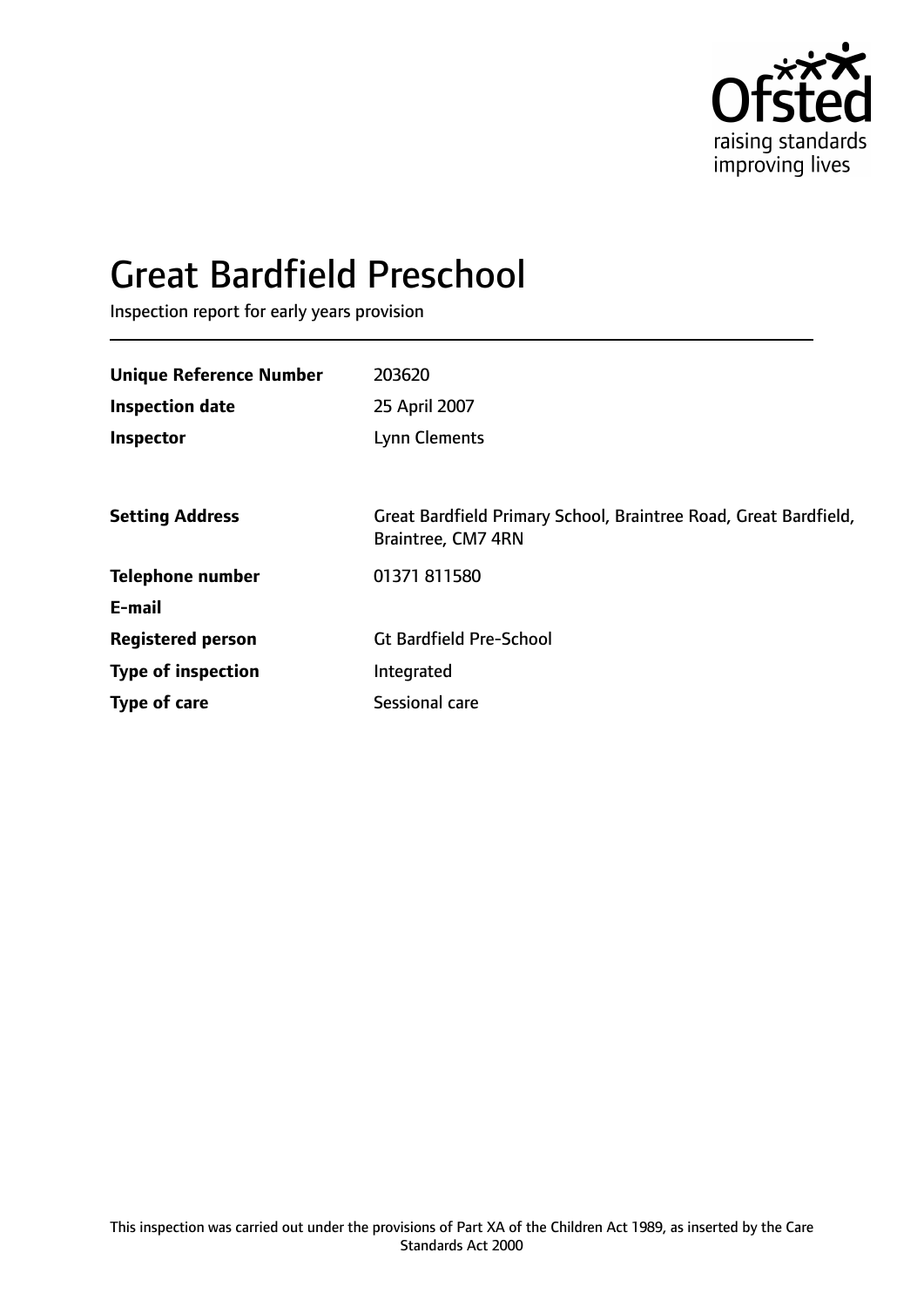## **ABOUT THIS INSPECTION**

The purpose of this inspection is to assure government, parents and the public of the quality of childcare and, if applicable, of nursery education. The inspection was carried out under Part XA Children Act 1989 as introduced by the Care Standards Act 2000 and, where nursery education is provided, under Schedule 26 of the School Standards and Framework Act 1998.

This report details the main strengths and any areas for improvement identified during the inspection. The judgements included in the report are made in relation to the outcomes for children set out in the Children Act 2004; the National Standards for under 8s day care and childminding; and, where nursery education is provided, the *Curriculum guidance for the foundation stage.*

The report includes information on any complaints about the childcare provision which Ofsted has received since the last inspection or registration or 1 April 2004 whichever is the later.

## **The key inspection judgements and what they mean**

*Outstanding: this aspect of the provision is of exceptionally high quality Good: this aspect of the provision is strong Satisfactory: this aspect of the provision is sound Inadequate: this aspect of the provision is not good enough*

For more information about early years inspections, please see the booklet *Are you ready for your inspection?* which is available from Ofsted's website: *www.ofsted.gov.uk.*

## **THE QUALITY AND STANDARDS OF THE CARE AND NURSERY EDUCATION**

On the basis of the evidence collected on this inspection:

The quality and standards of the care are satisfactory. The registered person meets the National Standards for under 8s day care and childminding.

The quality and standards of the nursery education are satisfactory.

## **WHAT SORT OF SETTING IS IT?**

Great Bardfield Pre-School was registered in 1999. It operates from a purpose built unit, which is shared with the after school club, in the grounds of Great Bardfield Primary School. The pre-school serves the local area.

The pre-school is registered to care for a maximum of 24 children from 2 to under 5 years at any one time. There are currently 38 on roll. This includes 33 funded children. Children attend for a variety of sessions. The setting currently has a small number of children with learning difficulties and/or disabilities.

The group opens five days a week during school term times. Sessions are from 09.05 until 11.45 and there is an optional lunch club from 11.45 until 13.00 Monday, Tuesday, Wednesday and Friday. On Thursday the group opens from 09.05 until 11:45 and there is a preparation for school class from 12:45 until 15:15.

Nine members of staff work with the children on a part-time basis. Four members of staff including the manager hold relevant early years qualifications. The setting receives support from the local authority and the Pre-school Learning Alliance.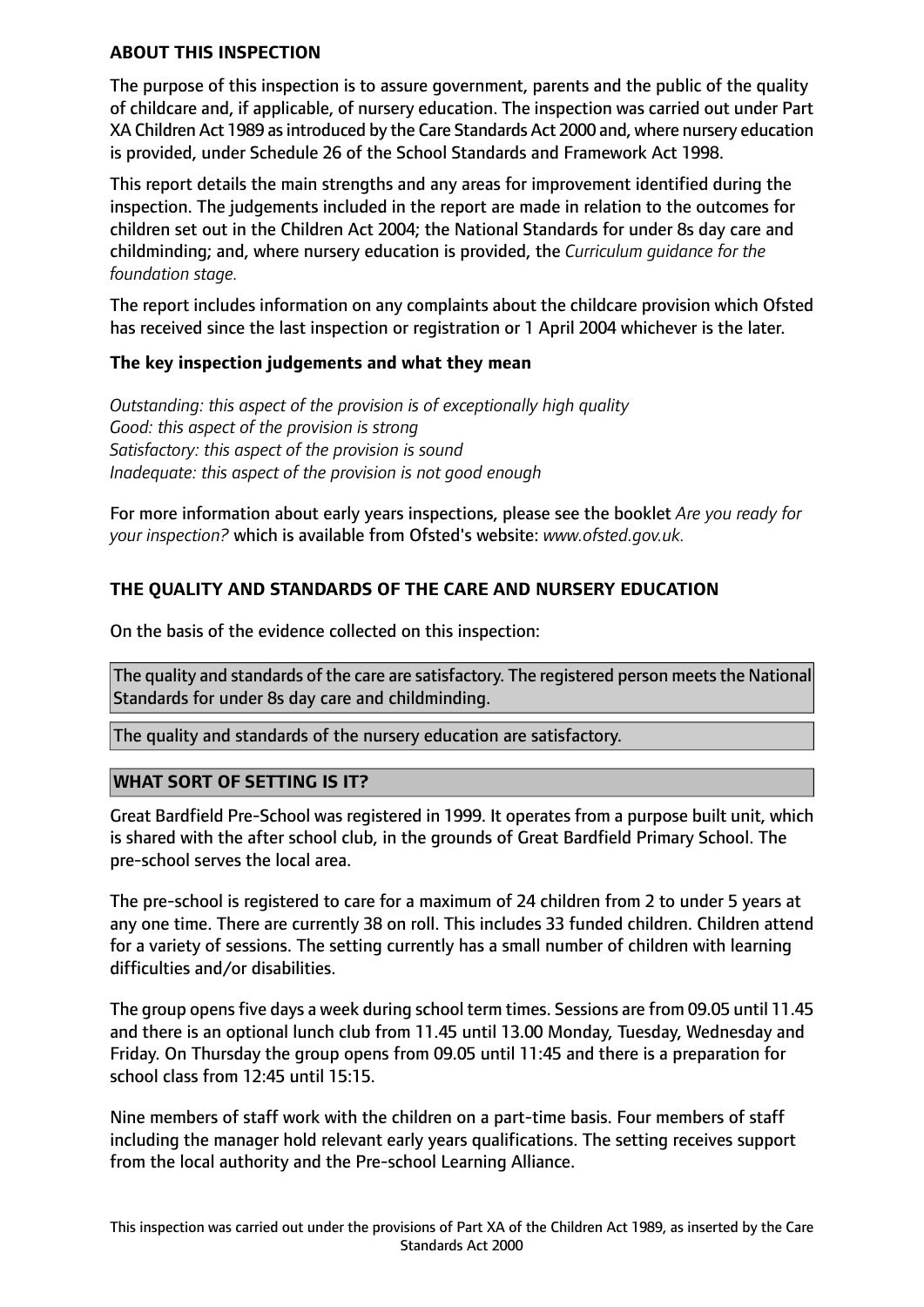## **Helping children to be healthy**

The provision is good.

Children talk about washing their hands before eating and after using the toilet to protect themselves from the 'germs you can't see.' They develop independence in their personal hygiene, taking themselves off to wash their hands or going to the toilet as they need to. Safe nappy changing routines are in place to protect children and staff from cross-contamination. A clear sick child policy is shared with parents and implemented in practice to prevent the spread of infection. Up-to-date records are in place to ensure children's individual needs are met and respected, helping them to remain fit and healthy. Staff obtain clear written instructions from parents about the administration of medicines and relevant permission is in place to protect children in an emergency. The majority of staff have completed first aid training enabling them to care appropriately for children in the event of an accident.

Children benefit from the good knowledge and understanding of childhood nutrition held by staff. They enjoy healthy snacks, with fresh fruit and vegetables every day. All children are able to help themselves to water from the cooler and this ensures no child remains thirsty. Staff and parents work together to support the pre-school's healthy eating programme, through topics, cooking activities and when children bring packed lunches. Children learn about healthy eating through meaningful experiences such as helping to make snacks, joining in cooking activities and tasting the organic produce they grow in their garden. They know that 'vegetables and fruit are good for you.' In addition, children learn to lead a healthy lifestyle; they take part in regular exercise such as playing in the well-equipped adjoining play area or participating in lively music and dance sessions. They enjoy outings to the local farm and church or investigate wildlife where they live as they go on bug safaris in the nearby school field.

Opportunities for children to develop their fine and gross physical skills are good. The classroom opens onto a large outside play area which is available everyday and children move freely between both well-organised and well-resourced areas. Staff plan carefully for the outside play space enabling children to join in activities or initiate their ideas on a larger scale than is possible indoors. All children are able to rest or be active according to their individual needs.

## **Protecting children from harm or neglect and helping them stay safe**

The provision is satisfactory.

Children and staff work well together to create bright cheerful displays which provide a warm and welcoming atmosphere for families and visitors. All children are cared for in a safe and secure environment. Systems are in place for the safe arrival and departure of children to prevent them leaving the premises unsupervised. Members of staff are careful to check the identification of visitors and supervise them at all times to ensure children remain protected.

There is a wide range of child-height furniture and equipment which enables children to play and learn in safety and comfort. Child-height storage promotes children's independence as they make their own selections to extend their play and learning. Toys and resources are regularly checked and cleaned to ensure they remain in good condition for the children to use. Children are beginning to learn about keeping themselves safe. They learn about 'road safety while out and about. During cooking activities they learn about being careful with 'knives' and 'hot ovens'. Safety equipment such as socket covers and finger guards on doors help to keep children safe as they move freely around the provision. However, formal risk assessments are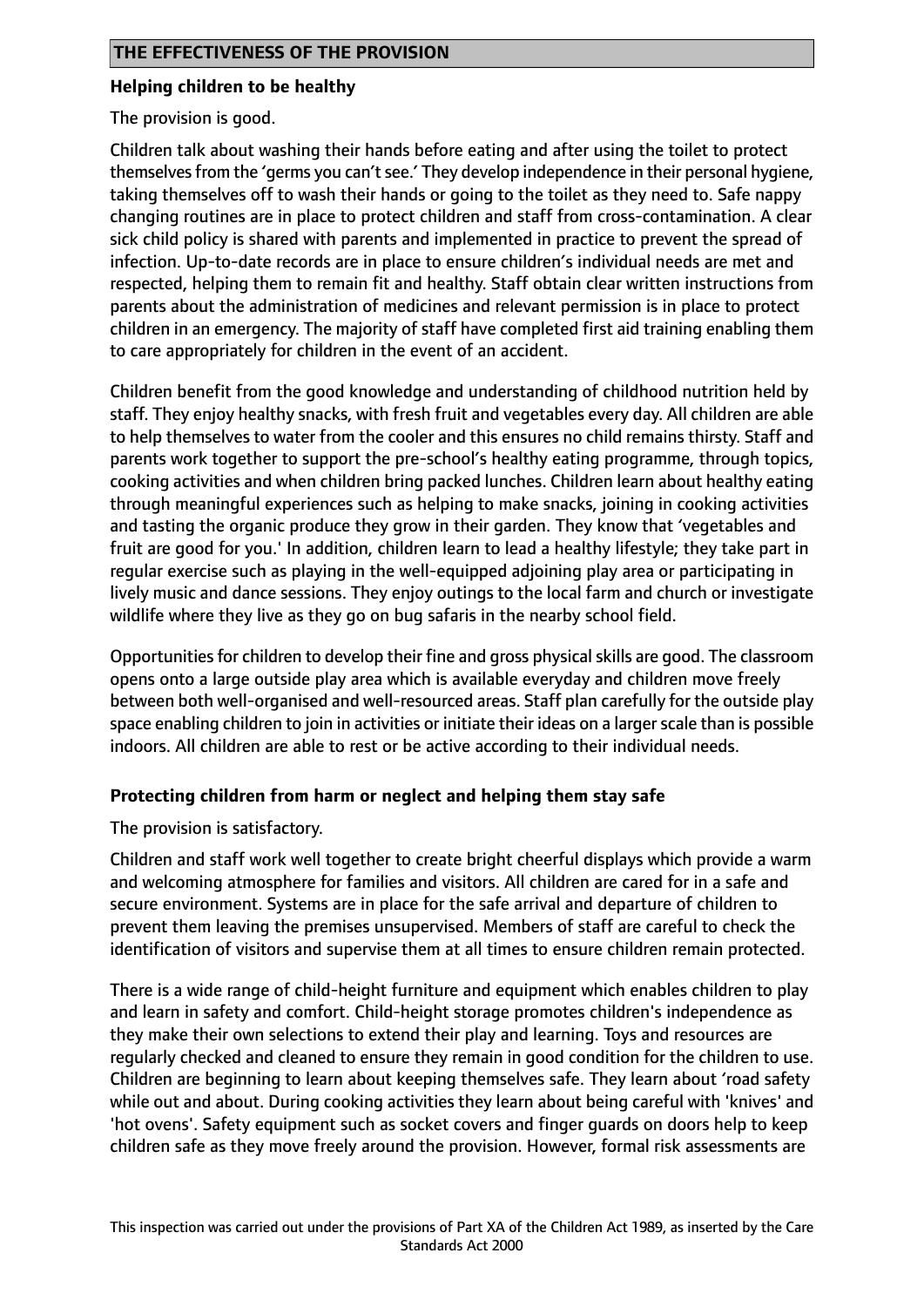not in place to ensure all potential hazards both inside and outside are clearly identified to keep children safe from harm.

The setting has an appointed child protection officer who has recently completed safeguarding children training and has a clear understanding about reporting concerns. However, the rest of the staff have not completed child protection training and their knowledge and understanding with regard to reporting concerns is limited.

## **Helping children achieve well and enjoy what they do**

The provision is good.

Children have a busy time at the pre-school and play happily. Their confidence and self-esteem is promoted through daily routines. They are encouraged to try activities for themselves without fear of failure and staff provide interesting investigative opportunities to develop their imagination and curiosity. For example, sourcing and setting up interesting logs and branches where mini beasts have made their homes, then providing children with equipment such as magnifying glasses so they can explore the bug world.

Children receive plenty of praise and encouragement, which helpsto promote positive attitudes and dispositions to future learning. They have good opportunities to develop their language skills as they join in circle time discussions which also help them to develop their thinking and listening skills. All children enjoy singing rhymes and listening to stories, which further promotes their language development.

Children are secure in the setting and develop a sense of place as they confidently hang up their coats, return greetings to each other and members of staff and generally move around the building freely selecting activities and games to explore. They negotiate small world and role play scenarios based on real and imagined experiences, busily making pretend meals in the play-house. Younger children are encouraged to become vocal through, for example, imitation and use of appropriate language and gestures to communicate their needs. Older children communicate their thoughts, ideas and experiences, using language appropriately.

Staff plan a range of activities for younger children. They are beginning to explore the use of the 'Birth to three matters' framework to support their work with younger children.

## Nursery Education

The quality of teaching and learning is satisfactory. Children are making sound progress towards the early learning goals. Overall, staff have sufficient understanding of the Foundation Stage and how young children learn through play. Staff organise varied activities which promote the children's independence and decision-making skills. They support children in their play and learning, particularly in small group work. Staff are interested in what the children say and do, taking time to listen and respond positively to their suggestions and ideas. Children are confident in their relationships with each other and staff as they move freely both inside and outside, making independent choices about their play.

Children's achievements are clearly linked to the stepping stones. Systems for recording their progress are in place. However, records of assessment are not consistently maintained to ensure progress over time can be accurately plotted and children's next steps for learning are not clearly identified or used effectively in planning. Differentiation in planning is limited which impacts of the challenges set for children.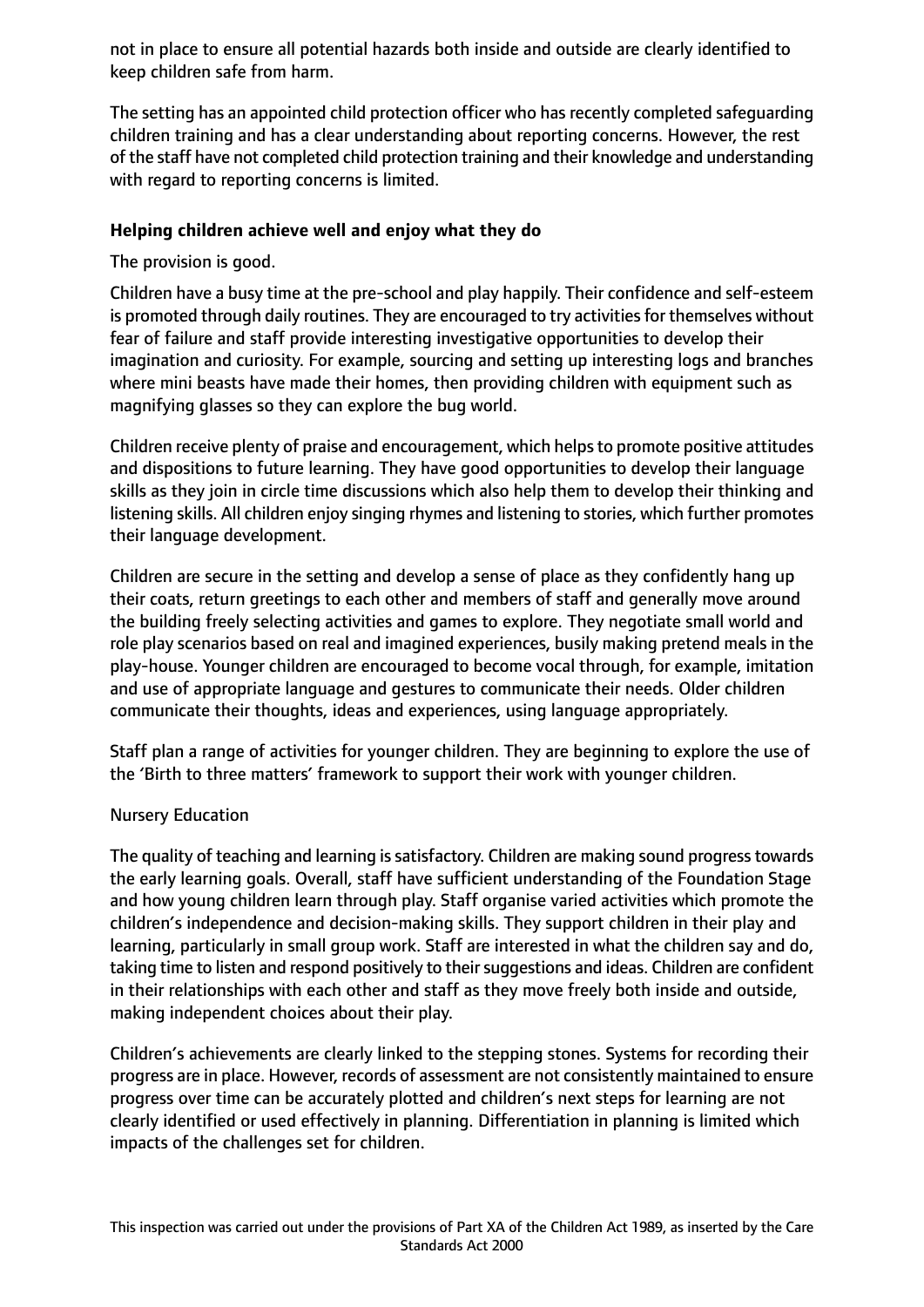Children enjoy what they do and the majority are able to sustain interest in a range of activities which promote their understanding and learning. Overall, children concentrate reasonably well at activities. Children's self-esteem and confidence increase as they share stories from home and proudly seek out others to show them their finished creations. They form good relationships with each other, making room at activities and learning to share and take turns. They become increasingly independent when dealing with their own physical needs. For example, they put on their sun hats before going outside, help themselves to water when they are thirsty and see to their personal hygiene as necessary.

Children begin to take the initiative to be self-sufficient in their learning because they have access to a range of equipment and resources stored at their level. They are confident communicators, seeking out adults to share their ideas and suggest different activities they want to do or enquiring what the visitors are doing. They are developing their understanding of letters and the printed word using books independently and noticing environmental print and labels which are displayed around the classroom. Children join in large group story time, using pictures as clues to the story line and guessing what happens next as the spider makes a web. They are beginning to form letters correctly and are linking sounds to letters to develop skills for later learning.

Children start to make sense of the world around them as they explore and learn to care about living things, for example, when growing their own organic fruits, vegetables and fungi. Children talk about the weather and know that their plants need water and sunshine to grow. Children access their well-equipped outside play area in all weathers and staff provide suitable clothing such as raincoats so children can experience weather and change first hand.

Children are beginning to use number language as they play, counting the numbers on the dice during games of hop-scotch or noticing and matching number names and symbols, They use positional language talking about travelling 'under' or 'over' or sitting 'in' their boat. They develop calculation skills as they count the children at registration and work out what one more is when their friend arrives late. They show an interest in shape and space as they create three dimensional models using a variety of building bricks and magnetic blocks or when making potato 'Humpty Dumpties'. Children enjoy a range of physical activities that help them develop confidence and skill, they move around safely, demonstrating coordination and control while using apparatus or balancing on the small climbing frames. Children use wheeled toys such as push-chairs, carefully avoiding each other and showing a developing understanding of spatial awareness. They have opportunities to develop their fine motor skills as they use single-handed tools and utensils. Children are beginning to learn about the importance of physical exercise and how it can help them to stay fit and healthy.

Children enjoy dancing and moving to music, making their bodies bend and stretch. They express their individual creativity through a satisfactory range of activities. For example, they freely draw and paint and their creations are displayed around the classroom, providing opportunities for children to proudly show their parents and carers their achievements.

Staff work closely as a team, praising and encouraging children to develop their personal independence and curiosity as learners.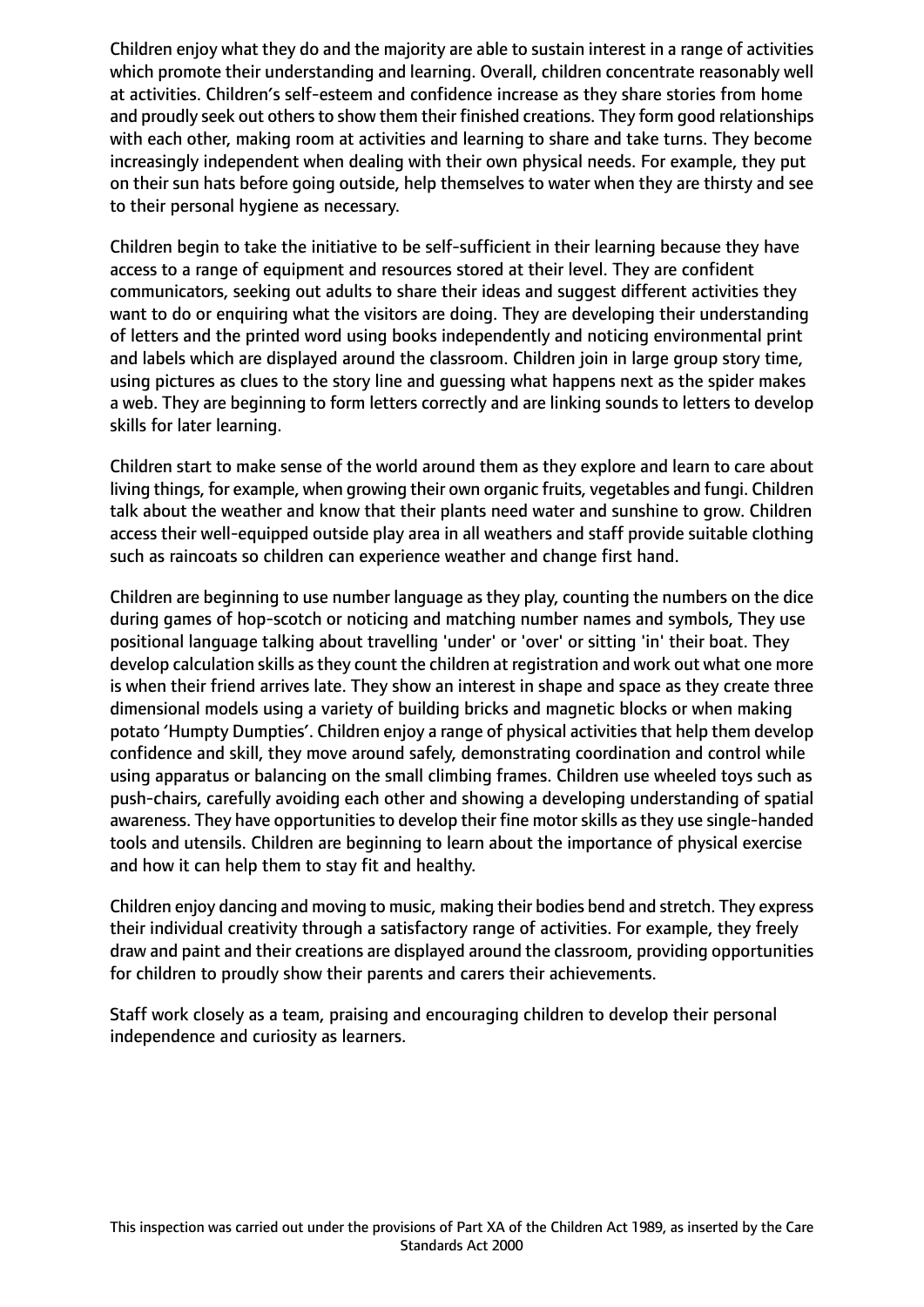## **Helping children make a positive contribution**

The provision is satisfactory.

Staff work with parents and carers to meet children's individual needs and ensure they are included. Children learn about other cultures and beliefs during topics and discussions, examining artefacts and tasting foods from around the world. Staff ensure that there is no bias in their practice in relation to gender, race or disability. Children with learning difficulties and/or disabilities are supported appropriately and staff work closely with families in the best interests of the child. Systems are in place to support children as they move from the pre-school into the reception class to ensure their needs continue to be met.

Staff throughout the pre-school provide a consistent approach to behaviour management. Older children and staff discuss their pre-school rules and devise ways of making the atmosphere pleasant and welcoming. Children learn to share, take turns and negotiate with each other. 'Wiggly fingers' are used to gain attention and refocus children as required. Children develop a sense of belonging as they hang up their things and move freely around the setting making choices about what they want to do or explore. Staff create an environment that encourages children to behave well.

Relationships with parents and carers are sound. Parents, carers and children are greeted warmly as they arrive each day. Verbal feedback is shared with them at the end of the session. Notice boards are kept up to date with information about forthcoming events, funding and general pre-school business. There is a clear prospectus in place, containing information about policies and procedures and an operational plan is available to parents and staff to promote the smooth running of the provision.

Partnership with parents and carers of children in receipt of nursery funding is satisfactory. Parents and carers have access to the planning displayed on the classroom wall and displays are in place linking activities to different areas of learning. Parents and carers are told about their children's records of assessment and can ask to view these at anytime. However, there are no formal systems in place to encourage participation or to share information about their children's achievements at home to provide the key workers with a picture of the whole child.

Children are learning to share and care for each other. They encourage others to join in their games and make room for them at activities. Children'sspiritual, moral and cultural development is fostered.

# **Organisation**

The organisation is satisfactory.

Staff maintain documentation appropriately and all policies and procedures are in place. Robust vetting systems are implemented to ensure that children are protected. Staff induction procedures are in place to ensure new members of staff are working appropriately with children. An operational plan has been made available to parents and carers to support the smooth running of the setting.

The manager has completed training. However, the majority of staff do not hold appropriate qualifications, which impacts on their overall knowledge and understanding of child development and related frameworks such as 'Birth to three matters' and the Foundation Stage curriculum. The organisation of the setting ensures that children are well cared for and are developing positive attitudes towards their learning. Overall the needs of the children are met.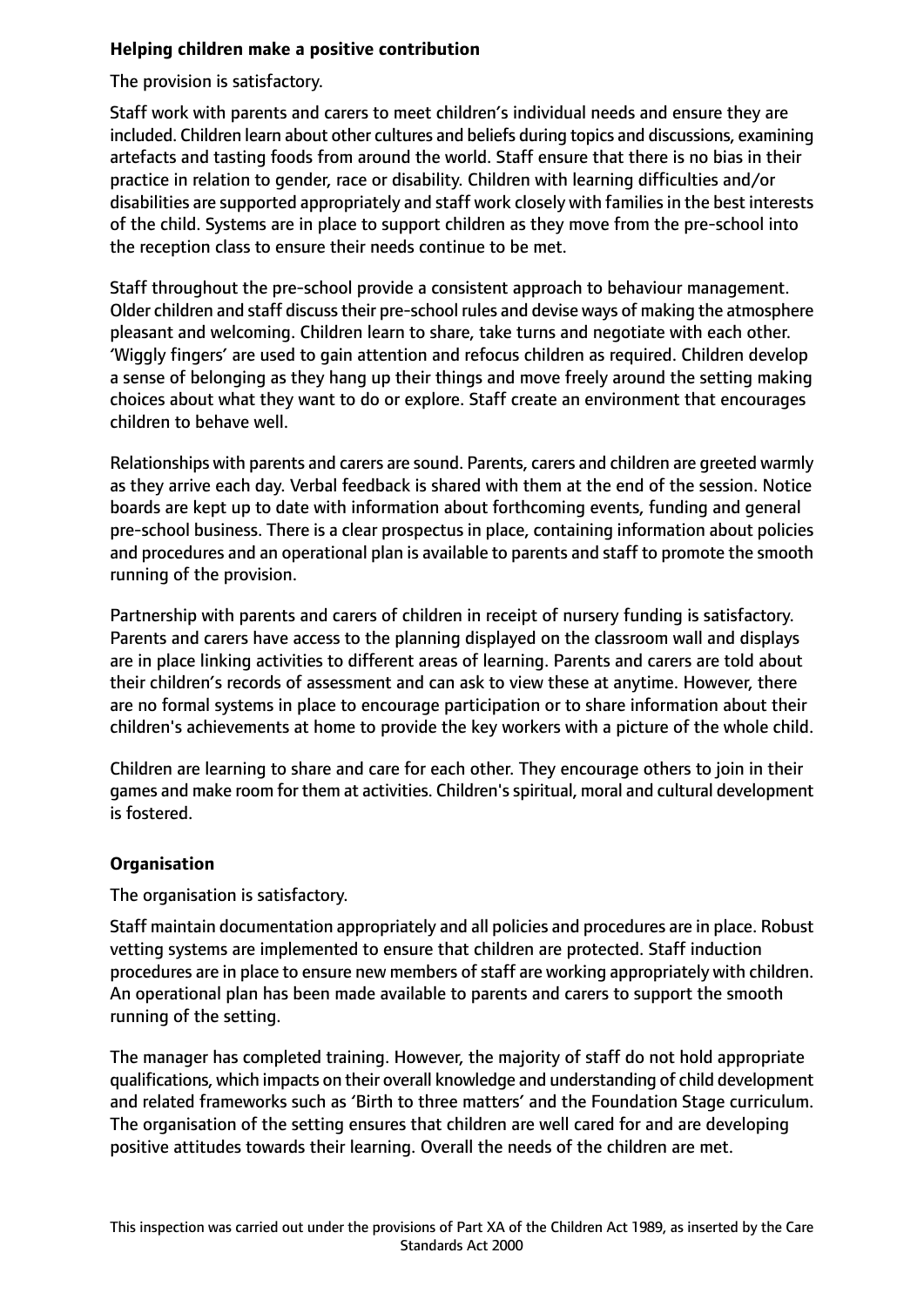Leadership and management of the nursery funded provision is satisfactory. The recently appointed manager has worked hard to implement new systems such as planning meetings and key worker groups to ensure children are supported appropriately. Clear development plans have been devised with regard to previous recommendations made at earlier inspections and staff are now working closely with the local authority to develop their knowledge and understanding through relevant training. Appraisals are now in place to identify training needs and support existing members of staff with the delivery of the Foundation Stage curriculum.

## **Improvements since the last inspection**

Since the last inspection outcomes for children have been improved by the implementation of a key worker system to support and monitor children's progress. One member of staff has completed relevant training. However, the provider has not met regulation requirements with regard to the minimum of 50% of staff qualified to level 2 - a new manager is now in place and is currently working with the local authority to ensure qualification requirements are met - this has been taken forward at this inspection.

At the last education inspection the provider agreed to develop planning to ensure learning intentions are clear and children are supported appropriately by staff. Clear systems are now in place identifying different learning intentions in all six areas of learning, enabling staff to support children as they play and investigate activities.

# **Complaints since the last inspection**

Since the last inspection, there have been no complaints made to Ofsted that required the provider or Ofsted to take any action in order to meet the National Standards.

The provider is required to keep a record of complaints made by parents, which they can see on request. The complaints record may contain complaints other than those made to Ofsted.

# **THE QUALITY AND STANDARDS OF THE CARE AND NURSERY EDUCATION**

On the basis of the evidence collected on this inspection:

The quality and standards of the care are satisfactory. The registered person meets the National Standards for under 8s day care and childminding.

The quality and standards of the nursery education are satisfactory.

## **WHAT MUST BE DONE TO SECURE FUTURE IMPROVEMENT?**

## **The quality and standards of the care**

To improve the quality and standards of care further the registered person should take account of the following recommendation(s):

- •formalise risk assessments to ensure all child accessible areas both inside and outside remain safe for children
- •ensure that at least 50% of staff are appropriately qualified to level 2
- •ensure that all adults working and looking after children in the provision are able to put safeguarding children procedures into practice.